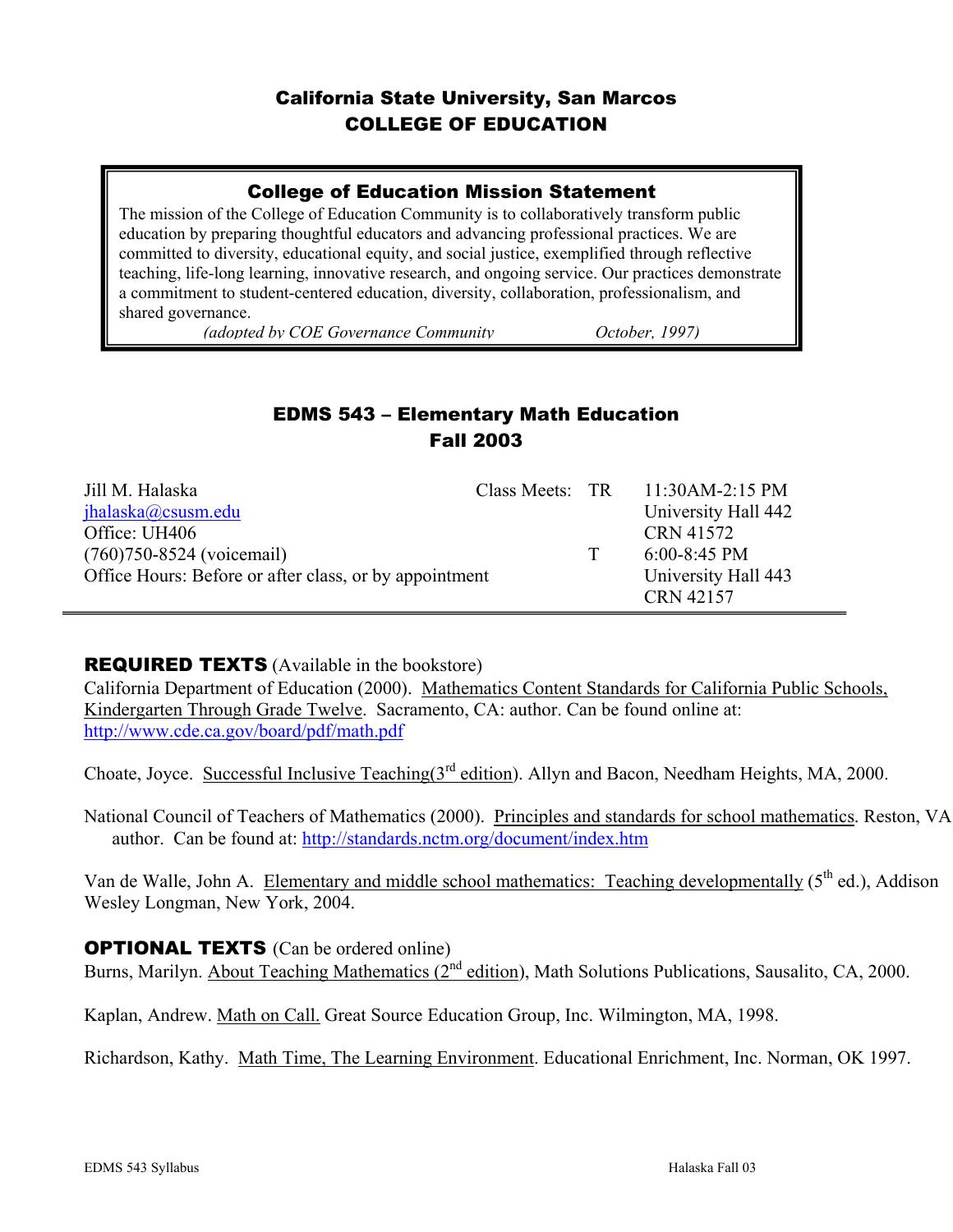## COURSE DESCRIPTION

Learning to teach mathematics well is difficult. This course will not complete your education in learning how to teach mathematics; it is but one stage in your continuing development as a mathematics teacher. The goal of this course is to help you gain an understanding of the answers to the focus questions and to become familiar with the resources available to you as a teacher.

The focus of this course will be on:

- $\triangleright$  developing an understanding of the current practices in mathematics
- $\geq$  learning to teach content specific concepts using effective and appropriate strategies<br> $\geq$  aracticing how to teach for mathematical understanding
- practicing how to teach for mathematical understanding.

Enfolded into this course will be curriculum development, developing an understanding of children's mathematical thinking, creating a classroom environment that promotes the investigation and growth of mathematical ideas, and developing strategies to ensure the success of all students in multi-cultural settings. Topics that will be addressed include mathematics curriculum, instructional theory and techniques, materials, and assessment approaches.

The instructional content of this course and the assignments are organized to reflect the following dimensions identified as critical to understanding effective mathematics instruction:

- $\triangleright$  The Role of the Teacher
- $\triangleright$  The Nature of the Learning Tasks
- $\triangleright$  The Culture of the Classroom
- $\triangleright$  Mathematical Tools and Technology
- $\triangleright$  Equity and Accessibility for All Students

#### Focus Questions

These focus questions will serve as a guide throughout the course. They will direct our thinking and study as we learn more about teaching children mathematics. When you complete this course, you should have knowledge, understanding, and experiences that will help you answer these questions.

- ¾ How do children develop mathematical understanding competence, and confidence?
- ¾ How does the culture of the classroom affect mathematical communication and learning?
- $\triangleright$  How does the teacher help all children become successful in learning mathematics?
- ¾ How will you continue to develop your mathematical understanding, confidence, and competence?
- ¾ How does the teacher analyze the curriculum in relation to State mathematics standards?

## STANDARDS ALIGNMENT

The course objectives, assignments, and assessments have been aligned with the CTC standards for Multiple Subjects Credential. The following standards are a primary emphasis in this course:

- Standard 3: Relationship between Theory and Practice
- Standard 4: Pedagogical Thought and Reflective Practice
- Standard 5: Equity, Diversity and Access to the Core Curriculum for All Children
- Standard 8A(a): Pedagogical Preparation for Subject-Specific Content Instruction by MS Candidates (Mathematics)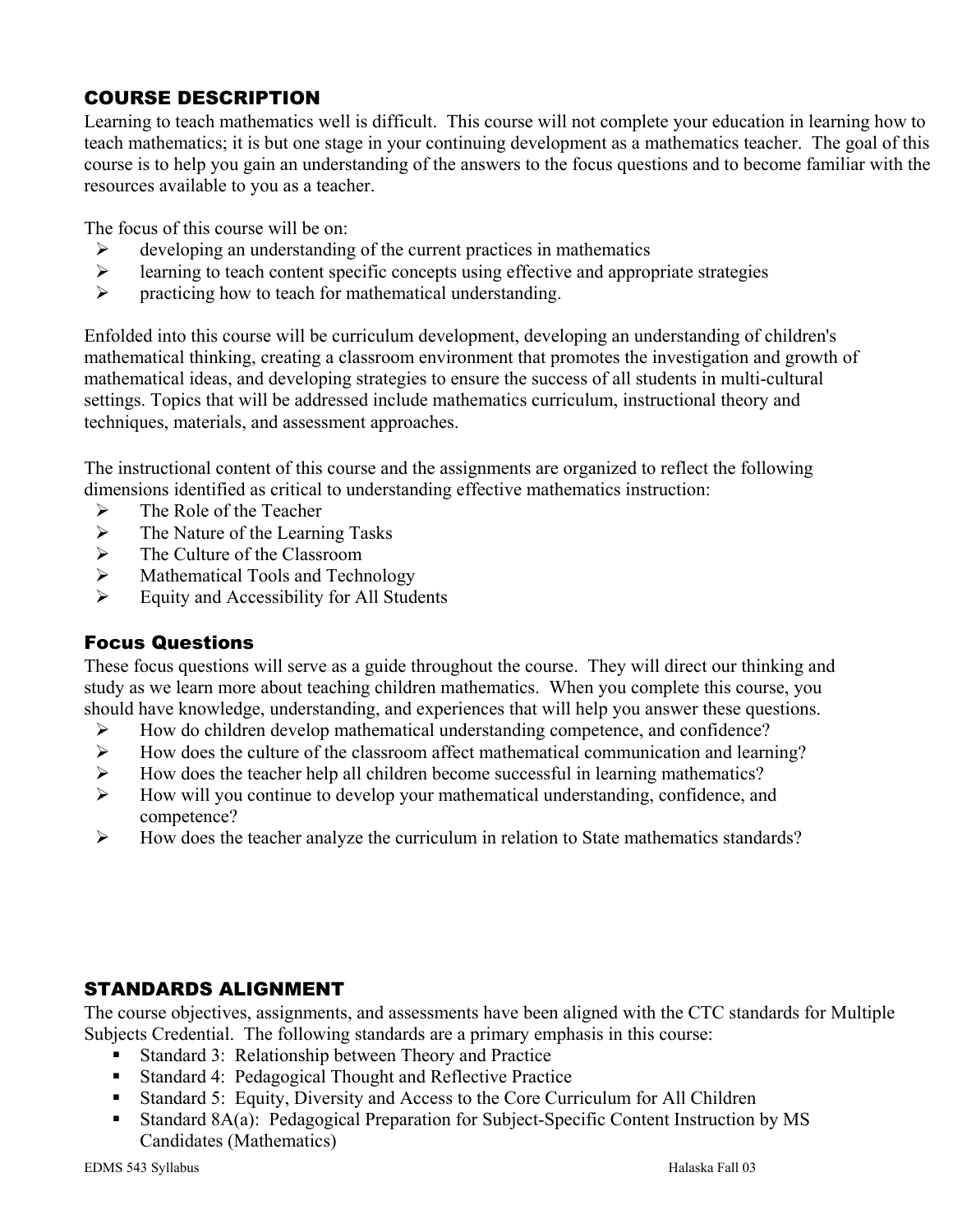## Teacher Performance Expectation (TPE) Competencies

This course is designed to help teachers seeking the Multiple Subjects Credential to develop the skills, knowledge, and attitudes necessary to assist schools and district in implementing an effective program for all students. The successful candidate will be able to merge theory and practice in order to realize a comprehensive and extensive educational program for all students.

The following TPE's are addressed in this course:

Primary Emphasis:

- TPE 1a-Subject Specific Pedagogical Skills for MS Teaching (Mathematics)
- **TPE 2-Monitoring Student Learning During Instruction**
- **TPE 3-Interpretation and Use of Assessments**
- **TPE 4-Making Content Accessible**
- **TPE 6a-Developmentally Appropriate Practices in Grades K-3**
- **TPE 6b-Developmentally Appropriate Practices in Grades 4-8**
- **TPE 8-Learning About Students**

Secondary Emphasis:

- TPE 5-Student Engagement
- **TPE 6d-Developmentally Appropriate Practices for Special Education**
- **TPE 7-Teaching English Learners**
- **TPE 9-Instructional Planning**
- **TPE 10-Instructional Time**
- **TPE 11-Social Environment**
- TPE 13-Professional Growth

#### AUTHORIZATION TO TEACH ENGLISH LEARNERS

This credential program has been specifically designed to prepare teachers for the diversity of languages often encountered in California public school classrooms. The authorization to teach English learners is met through the infusion of content and experiences within the credential program, as well as additional coursework. Students successfully completing this program receive a credential with authorization to teach English learners.

#### Cross-cultural, Language, and Academic Development

#### (CLAD) Competencies

TEST 1: Language Structure And First- And Second-Language Development

TEST 2: Methodology Of Bilingual, English Language Development, And Content Instruction

- TEST 3: Culture And Cultural Diversity
- I. Language Structure and Use: Universals and Differences

(including the structure of English)I. Theories and Methods of Bilingual Education I. The Nature of Culture A. The sound systems of language (phonology) \*A. Foundations A. Definitions of culture B. Word formation (morphology) \*B. Organizational models: What works for whom? B. Perceptions of culture C. Syntax \*C. Instructional strategies \*C. Intragroup differences (e.g., ethnicity, race, generations, and micro-cultures) D. Word meaning (semantics)

\*II. Theories and Methods for Instruction In and Through EnglishD. Physical geography and its effects on culture E. Language in context \*A. Teacher delivery for both English language development and content instruction \*E. Cultural congruence F. Written discourse \*B. Approaches with a focus on English language development \*II. Manifestations of Culture: Learning About Students G. Oral discourse \*C. Approaches with a focus on content area instruction (specially designed academic instruction delivered in English) \*A.What teachers should learn about their students \*H. Nonverbal communication \*D. Working with paraprofessionals \*B.How teachers can learn about their students \*II. Theories and Factors in First- and Second-Language DevelopmentIII. Language and Content Area AssessmentC.How teachers can use what they learn about their students (culturally responsive pedagogy)\*A. Historical and current theories and models of language analysis that have implications for second-language development and pedagogy A. Purpose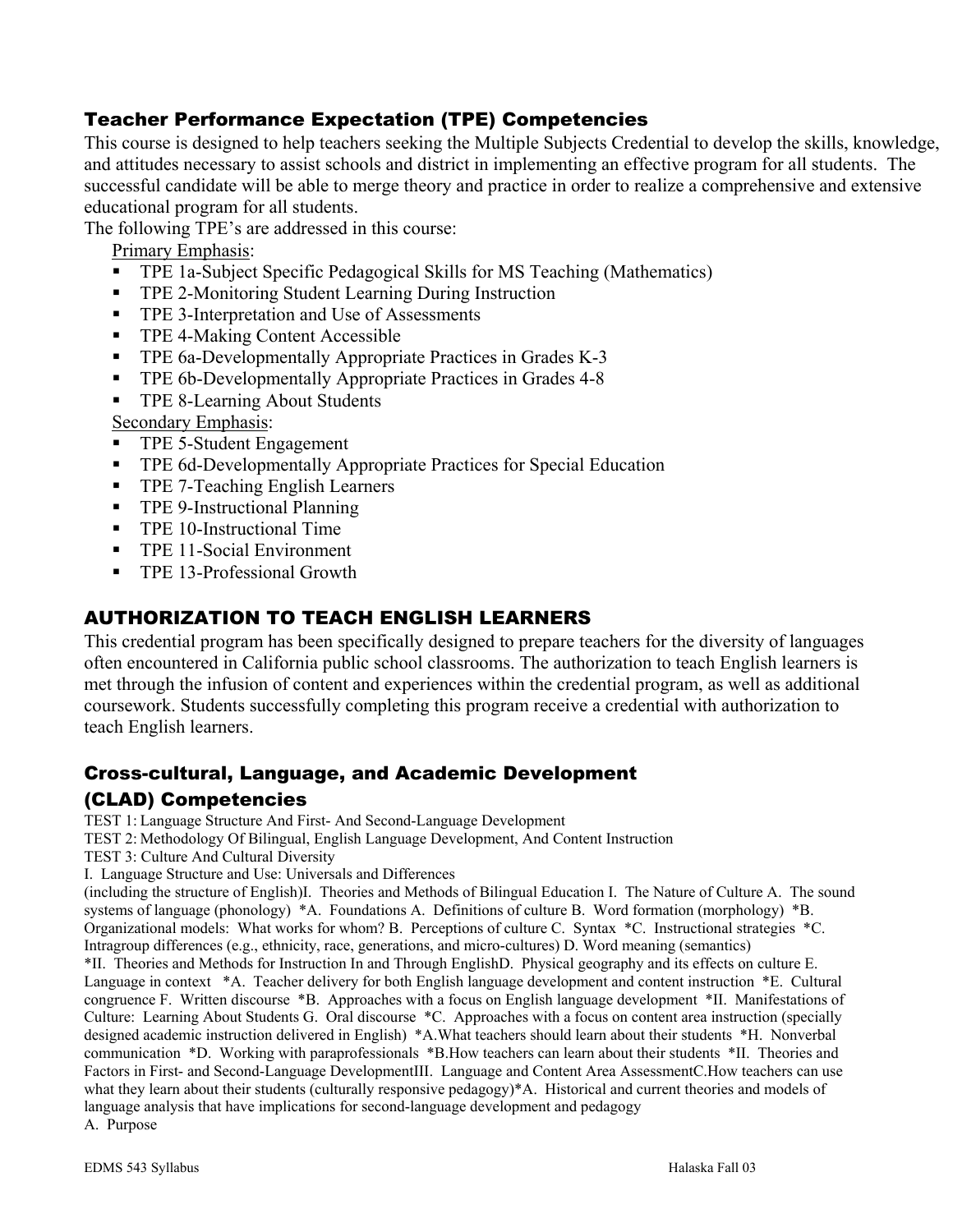III. Cultural Contact B. Psychological factors affecting first- and second-language development B. Methods \*A. Concepts of cultural contact C. Socio-cultural factors affecting first- and second-language development C. State mandates B. Stages of individual cultural contact D. Pedagogical factors affecting first- and second-language development \*D. Limitations of assessment \* C. The dynamics of prejudice E. Political factors affecting first- and second-language development E. Technical concepts \*D. Strategies for conflict resolution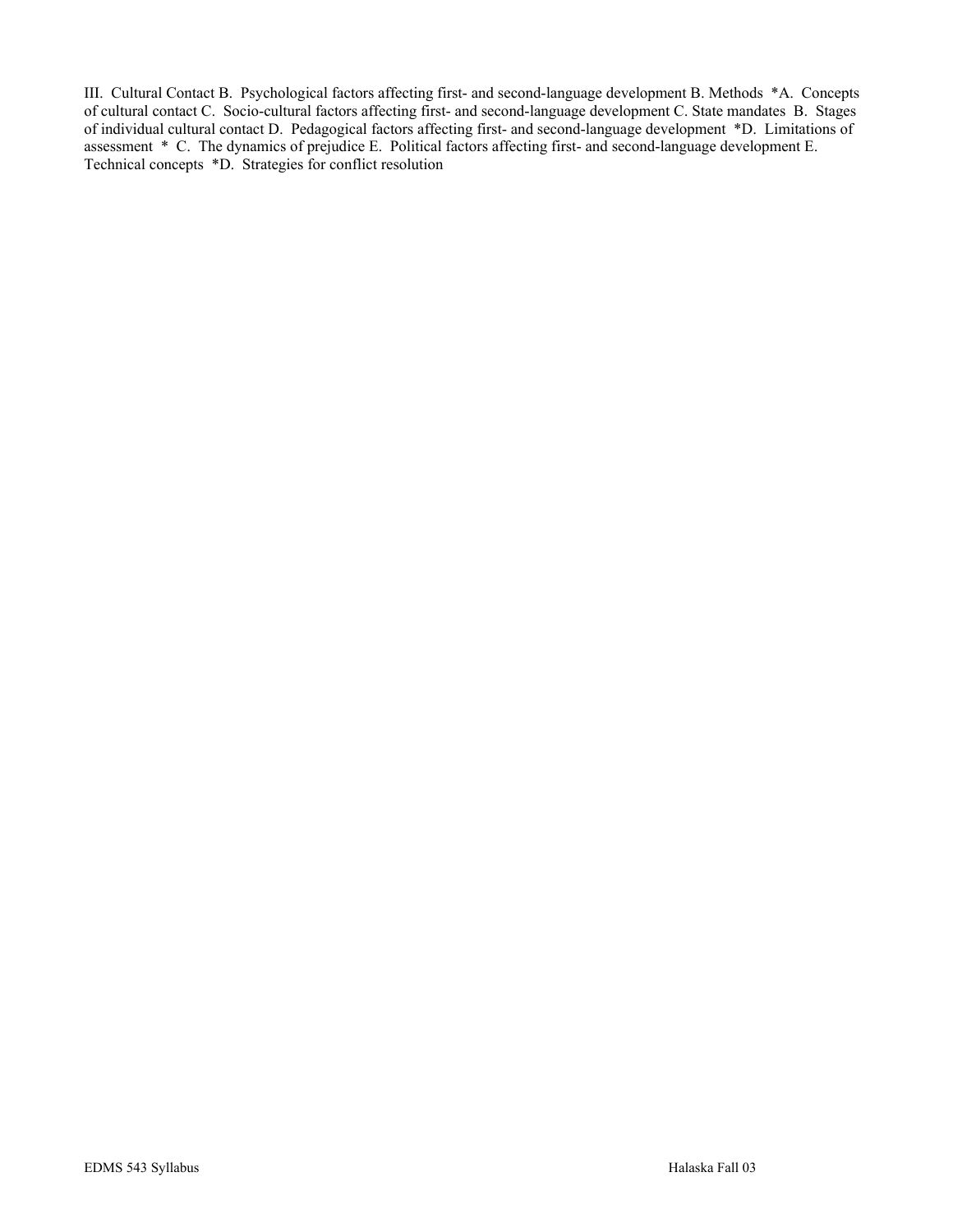#### REQUIREMENTS

All assignments have a rubric (evaluated on a scale of 4-1) that will accompany them.

**Participation** (10%) – Attend class regularly, arrive on time, stay for the whole class, bring assigned books to class, complete assignments, including responses to reading selections and display an understanding of material read through class discussions. You are also expected to speak up and out in class, to question not only when you do not understand, but also when you disagree.

**Reading and Reflections** (15%) - The assigned readings provide an important foundation for your increasing understanding of how to effectively teach mathematics. To aid you in remembering the readings, and assist you with meaningful class participation, you are asked to respond to each reading assignment by coming to class with an entry in your reading response journal (Blue Book) summarizing key points from the assigned reading for that day. Response journals will be checked randomly and may be collected at the professor's discretion. Response journals may also be referenced by you to answer open-ended questions/quizzes about assigned readings. Please structure each page with:

- (1) reading identification (VdW:8, for example),
- (2) key points from the reading (you may include graphics),
- (3) one question that the reading assignment prompts you to ask at this time.

Every other week students will write a "meaningful" 1-2 page reflection on the articles assigned to be read for those weeks, the information covered in class and your on site observations. These reflections should clearly articulate your thoughts **on the reading and class** and discuss how you might **specifically apply** what you learned as a teacher in the classroom.

**Student Interviews** (25%) - You and one of your classmates will conduct a series of four different student interviews based on questions provided in class. For each interview, you will pose mathematical problems to any one student at a predetermined grade level. The purpose is to get you to begin thinking about students' mathematical understanding, to learn how to effectively pose questions and interpret the meaning of students' answers, and to provide you with an opportunity to interact with students.

**Mathematical Resources & Lesson** (30%)– Working in small groups, your team will first compile resources on a predetermined mathematical topic (15%) and then design a lesson that you will present in an elementary class (or ours as if we were your students) (15%). The purpose of this activity is to help you learn how to design effective mathematical activities, to provide you with an opportunity to begin compiling mathematical resources, and to provide an opportunity for you to practice teaching mathematics.

**Curriculum Assignment** (20%)– Students will review the mathematics curriculum currently being used in their classroom (e.g., a textbook) at one grade level and write a short paper that investigates the curriculum alignment with the CA Content Standards and current high stakes assessments. Students will also provide their general thoughts and concerns related to the curriculum (e.g., how the curriculum might need to be altered to make strong connections between mathematical concepts and procedures).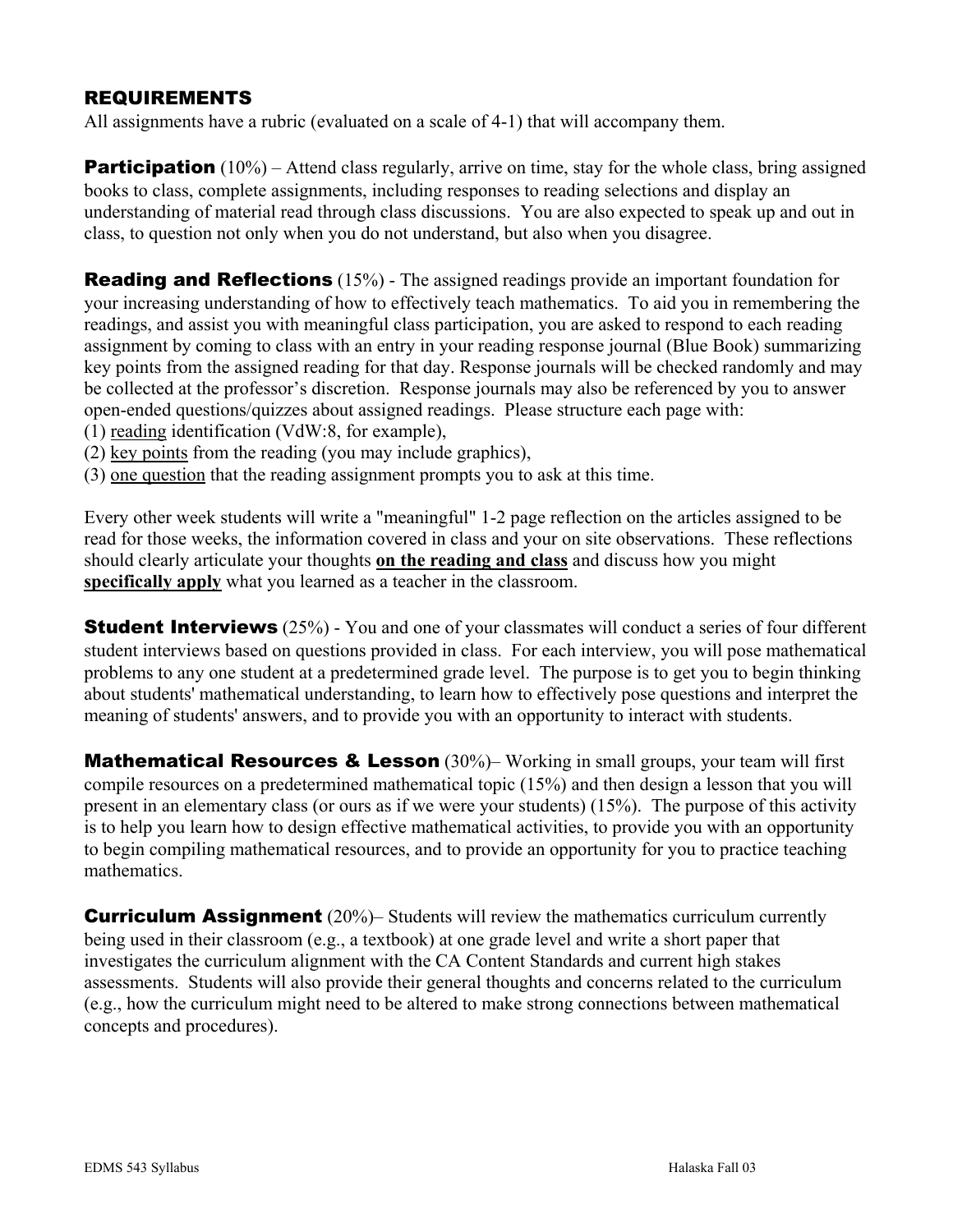## GRADING RUBRIC

#### "A" Students

1. Demonstrate serious commitment to their learning, making full use of the learning opportunities available and searching out the implications of their learning for future use.

2. Complete all assignments thoroughly and thoughtfully, receiving 3.5-4.0 average on all assignments.

3. Make insightful connections between all assignments and their developing overall understanding of

mathematical concepts; they continually question and examine assumptions in a genuine spirit of inquiry. 4. Students show high-level achievement of course goals.

#### "B" Students

#### 1. Simply comply with the course requirements and expectations.

2. Complete all assignments, usually thoroughly and thoughtfully, receiving 2.7 -3.4 average on all assignments.

3. Usually connect assignments to their developing overall understanding of mathematical concepts; may be satisfied with accepting their learning as it is received without deeply examining assumptions or seeking a higher level of understanding of the implications.

4. Students show reasonable achievement of course goals.

#### "C" Students

#### 1. Demonstrate an inconsistent level of compliance to course requirements and expectations.

2. Complete all assignments with limited thoroughness and thoughtfulness, receiving 1.7-2.6 average on all assignments.

3. Make limited connections between assignments and their developing overall understanding of mathematical concepts; may not be open to examining assumptions or implications and may actually dismiss the importance of the mathematics and varied methods of teaching it.

4. Attempt, but show limited progress in achieving course goals.

#### **"D/F" Students**

Fail to meet the minimum requirements of a C. The specific grade will be determined based on a rate of assignment completion, attendance, etc.

#### **NOTES**

Students must meet the attendance requirements for the grade described. Attendance is a prerequisite for earning a particular grade.

Students falling in between grade levels will earn a "+" or "-", depending on where they meet the criteria most fully.

You must maintain a B average (3.0 GPA) in your teacher education courses to receive a teaching credential from the State of California.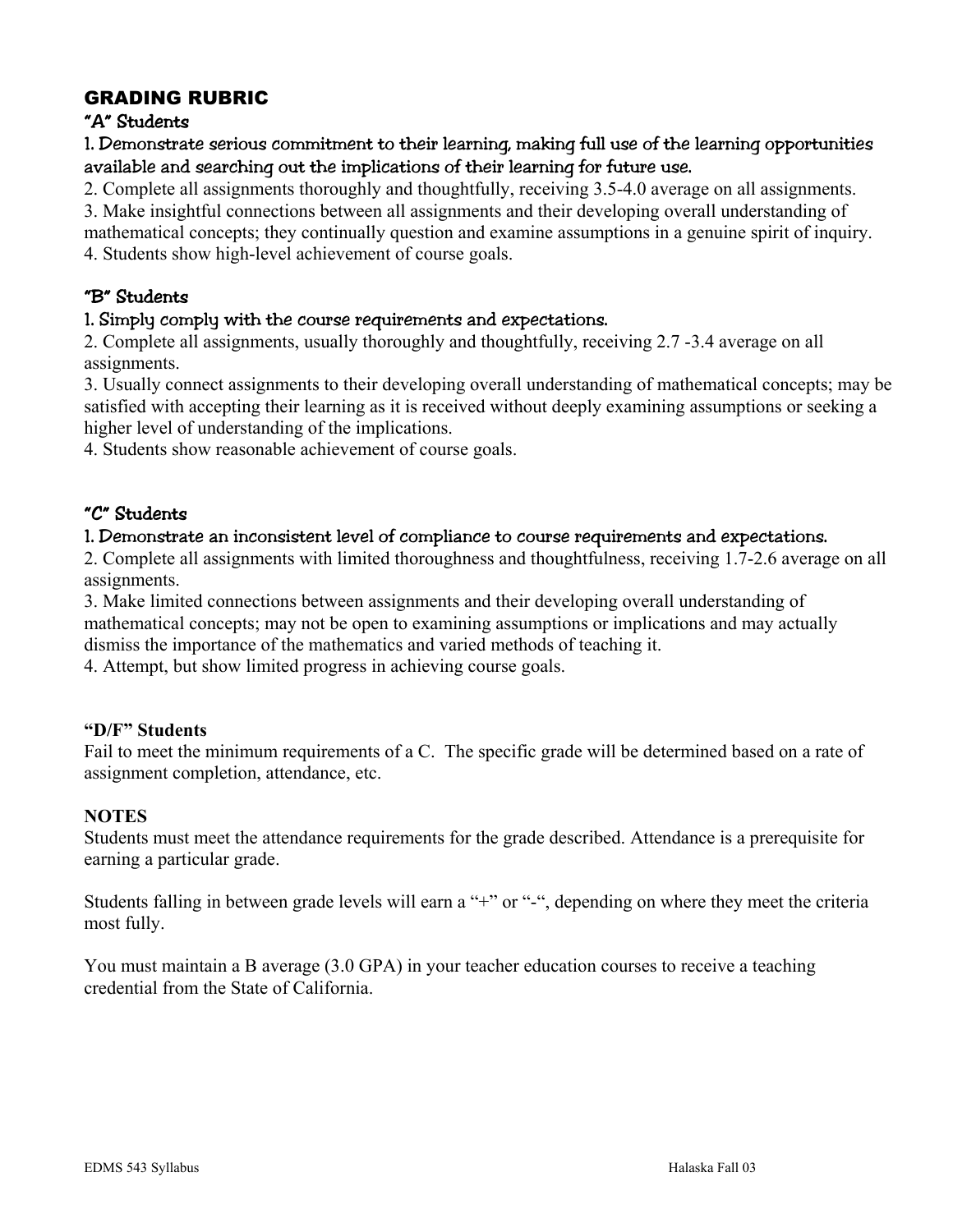| <b>Date</b> | <b>Topic</b>                                         | <b>Readings &amp; Assignments</b>                                         |  |
|-------------|------------------------------------------------------|---------------------------------------------------------------------------|--|
|             |                                                      | (Readings are due the day they                                            |  |
|             |                                                      | appear on the calendar)                                                   |  |
| Sep. 2      | <b>Introduction to Mathematics</b><br>Education      | Van de Walle ch. 2                                                        |  |
| Sep. 4      | Problem Solving                                      | Van de Walle ch. 4                                                        |  |
|             |                                                      | Choate ch. 11                                                             |  |
| Sep. 9      | Developing Mathematical<br>Understanding             | Van de Walle ch. 3                                                        |  |
| Sep. 11     | <b>Standards</b>                                     | CA Content Standards/NCTM<br>Assignment                                   |  |
| Sep. 16     | Lesson Study & Working Groups                        | <b>Assigned Readings</b>                                                  |  |
| Sep. 18     | <b>Instructional Practices</b>                       | Van de Walle ch. 22, 23                                                   |  |
| Sep. 23     | Assessment & Conducting Student                      | Van de Walle ch. 5                                                        |  |
|             | Interviews                                           | Assigned Article(s)                                                       |  |
| Sep. 25     | Technology                                           | Van de Walle ch. 24                                                       |  |
| Sep. 30     | <b>Addition and Subtraction</b>                      | Van de Walle ch. 7, 8, 10                                                 |  |
|             |                                                      | Choate ch. 10                                                             |  |
|             |                                                      | Student Interview #1 Due Today                                            |  |
| Oct. 2      | Multiplication and Division                          | (Reading integrated with Session 9)<br>Mult/Div Interview Due (option 2)  |  |
| Oct. 7      | <b>Number Concepts</b>                               | Van de Walle ch. 9, 11, 21<br>Number Concepts Interview Due<br>(option 2) |  |
| Oct. 9      | Fractions, Decimals, Percents, Ratio<br>& Proportion | Van de Walle ch. 12, 13, 14, 15<br>Fractions Interview Due (option 3)     |  |
| Oct. 14     | Algebraic Thinking                                   | Van de Walle ch. 19, 20                                                   |  |
|             |                                                      | Algebra Interview Due (option 3)                                          |  |
| Oct. 16     | Measurement & Geometry                               | Van de Walle ch. 16, 17<br>Measurement/Geom Interview Due                 |  |
|             |                                                      | (option 4)                                                                |  |
| Oct. 21     | Data Analysis & Probability                          | Van de Walle ch. 18                                                       |  |
|             |                                                      | Data Analysis/Prob Interview Due<br>$\text{(option 4)}$                   |  |
| Oct. 23     | Wrap-up                                              | <b>Bring Questions to Ask</b><br>Curriculum Assignment Due Today          |  |
|             |                                                      |                                                                           |  |

# Course Plan for Fall, 2003 (tentative) Tuesday/Thursday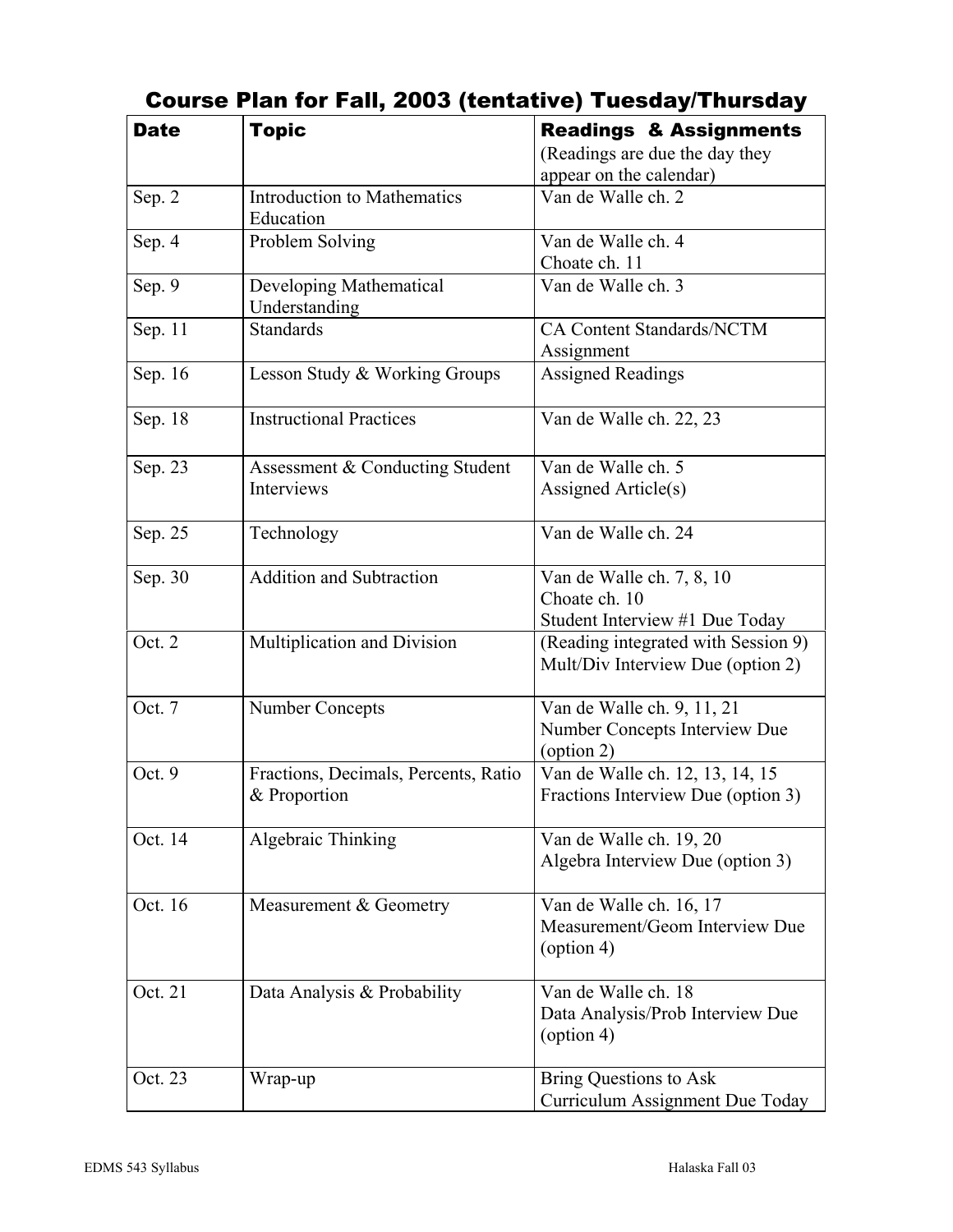| <b>Date</b> | <b>Topic</b>                                         | <b>Readings &amp; Assignments</b>                                                |
|-------------|------------------------------------------------------|----------------------------------------------------------------------------------|
|             |                                                      | (Readings are due the day they                                                   |
|             | <b>Introduction to Mathematics</b>                   | appear on the calendar)<br>Van de Walle ch. 2                                    |
| Sep. 2      | Education                                            |                                                                                  |
| Sep. 9      | Problem Solving                                      | Van de Walle ch. 4<br>Choate ch. 11                                              |
| Sep. 16     | Developing Mathematical<br>Understanding             | Van de Walle ch. 3                                                               |
| Sep. 23     | <b>Standards</b>                                     | <b>CA Content Standards/NCTM</b><br>Assignment                                   |
| Sep. 30     | Lesson Study & Working Groups                        | <b>Assigned Readings</b>                                                         |
| Oct. 7      | <b>Instructional Practices</b>                       | Van de Walle ch. 22, 23                                                          |
| Oct. 17     | Assessment & Conducting Student<br>Interviews        | Van de Walle ch. 5<br>Assigned Article(s)                                        |
| Oct. 21     | Technology                                           | Van de Walle ch. 24                                                              |
| Oct. 28     | Addition and Subtraction                             | Van de Walle ch. 7, 8, 10<br>Choate ch. 10<br>Student Interview #1 Due Today     |
| Nov. 4      | Multiplication and Division                          | (Reading integrated with Session 9)<br>Mult/Div Interview Due (option 2)         |
| Nov. 11     | <b>Number Concepts</b>                               | Van de Walle ch. 9, 11, 21<br>Number Concepts Interview Due<br>(option 2)        |
| Nov. 18     | Fractions, Decimals, Percents, Ratio<br>& Proportion | Van de Walle ch. 12, 13, 14, 15<br>Fractions Interview Due (option 3)            |
| Nov. 25     | Algebraic Thinking                                   | Van de Walle ch. 19, 20<br>Algebra Interview Due (option 3)                      |
| Dec. 2      | Measurement & Geometry                               | Van de Walle ch. 16, 17<br>Measurement/Geom Interview Due<br>$\text{(option 4)}$ |
| Dec. 9      | Data Analysis & Probability                          | Van de Walle ch. 18<br>Data Analysis/Prob Interview Due<br>$\text{(option 4)}$   |
| Dec. 16     | Wrap-up                                              | <b>Bring Questions to Ask</b><br>Curriculum Assignment Due Today                 |

# Course Plan for Fall, 2003 (tentative) Tuesday evenings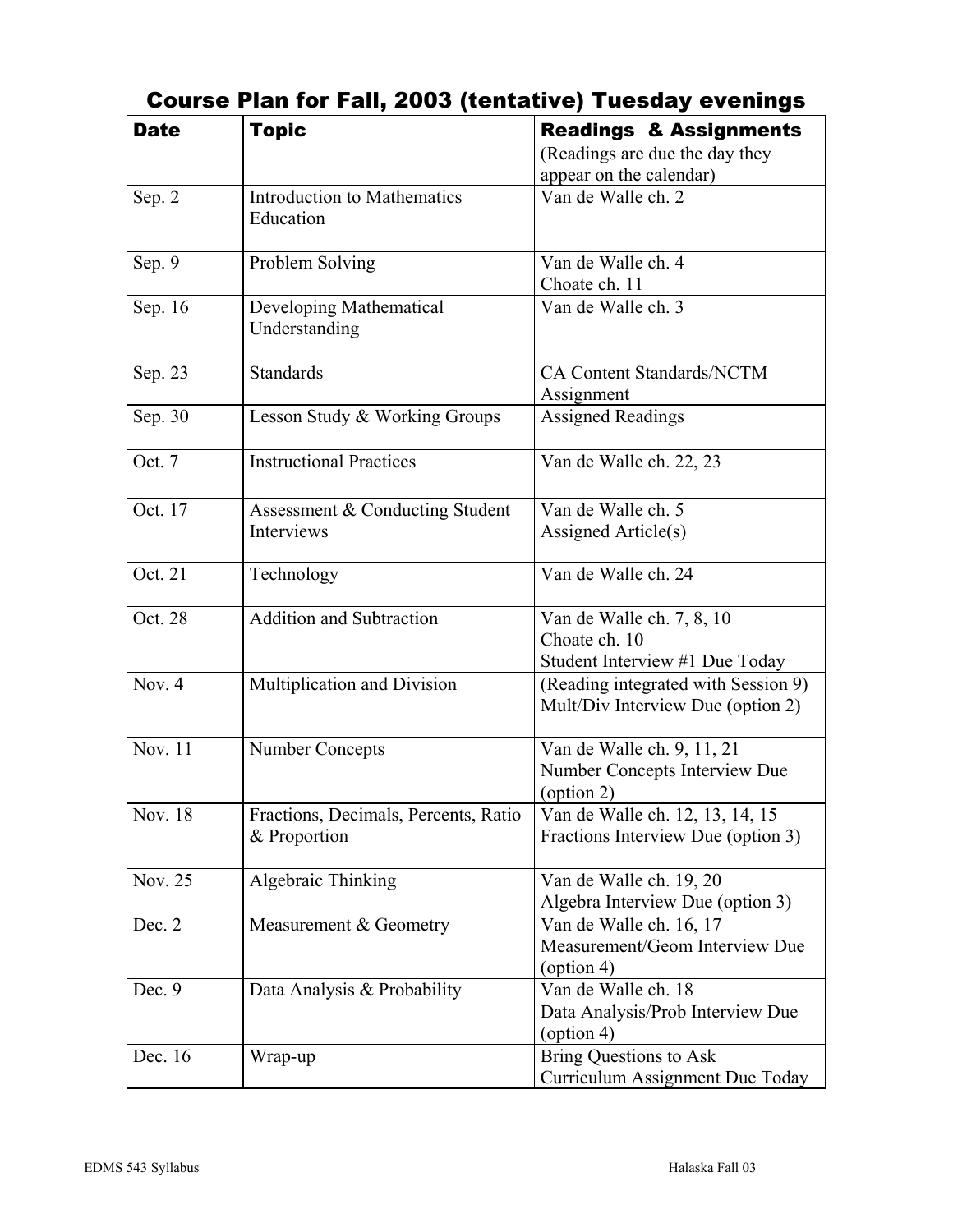## California State University San Marcos COLLEGE OF EDUCATION

## Attendance Policy

Due to the dynamic and interactive nature of courses in the College of Education, all students are expected to attend all classes and participate actively. At a minimum, students must attend more than 80% of class time, or s/he **may not receive a passing grade** for the course at the discretion of the instructor. Individual instructors may adopt more stringent attendance requirements. Should the student have extenuating circumstances, s/he should contact the instructor as soon as possible.

*(Approved: 12/19/97)* 

#### Students with Disabilities Requiring Reasonable Accommodations

Students with disabilities requiring reasonable accommodations must be approved for services through the Disabled Student Services Office (DSS). This office is located in Craven Hall 5205, and can be reached by phone at (760) 750-4905 or TTY (760) 750-4909. Eligible students should contact their instructor during his office hours or in a more private setting in order to ensure confidentiality.

#### Statement on Plagiarism

Any evidence of cheating or plagiarism (defined as presenting the words or ideas of others as your own) will result in a failing grade for that assignment and a letter regarding the incident to be placed in your file in the Dean of Student's Office. Please read "Academic Honesty" in Academic Regulations and CSUSM Policies (found in your catalog or student handbook) and see me if you have any more questions about what constitutes plagiarism or cheating. Note that on written assignments exact quotes must be placed in quotation marks. All quoted and paraphrased work must be cited in the text.